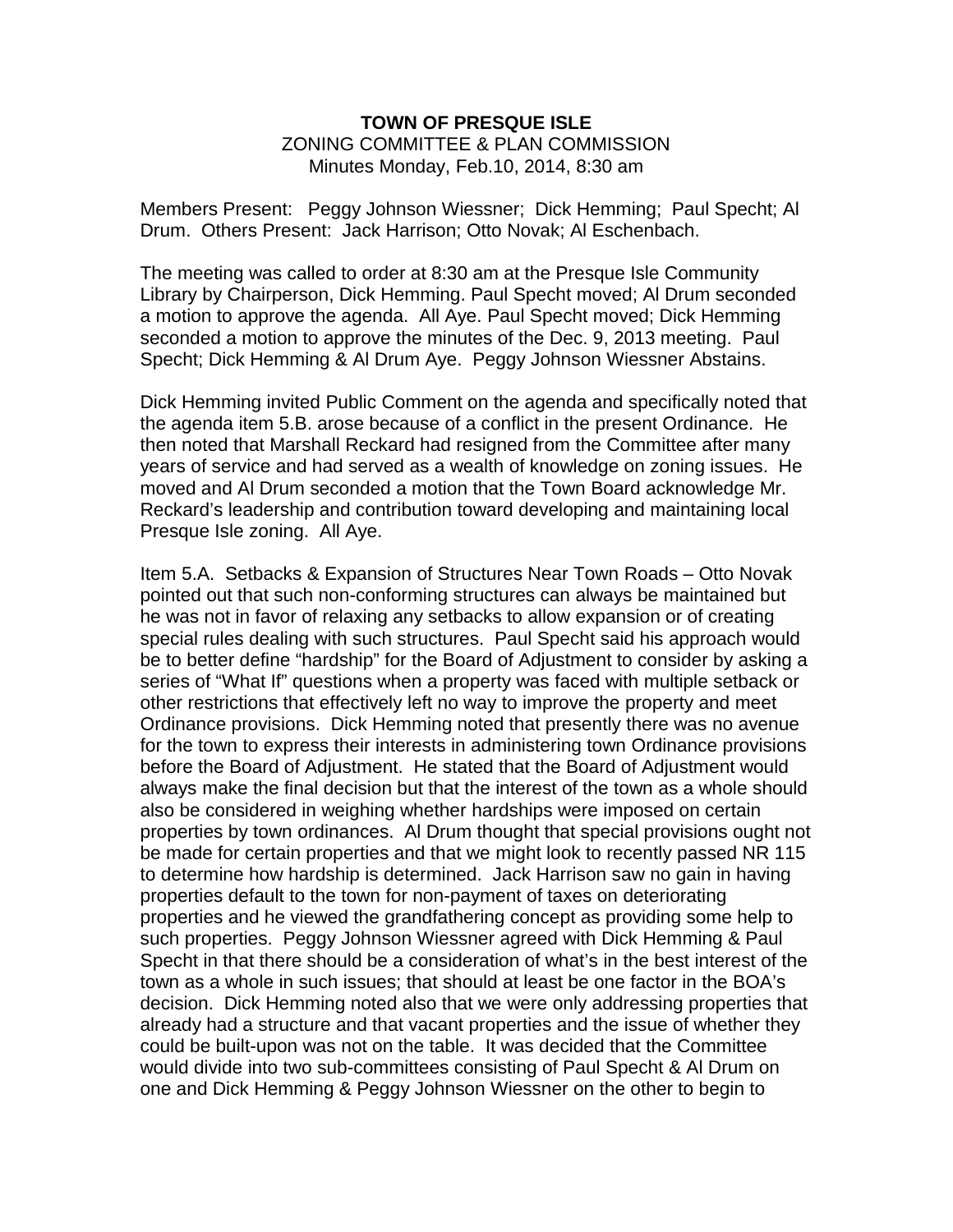develop this set of "What if" criteria to better define hardship. Reports are due at the next meeting in March.

Item 5.B. Section 902.13.3 Tree Clearing within 100 feet of Public Roadways. Al Drum's proposed language to resolve a conflict in the Ordinance was reviewed/ Paul Specht moved and Peggy Johnson Wiessner seconded a motion to recommend the Town Board approve the following amendment to Section. 902.13.3. "Tree Removal: It shall be unlawful for any person, firm or corporation to cut trees within one hundred (100) feet of the centerline of any public roadway in the Town of Presque Isle, except in the following two instances: (1) Such cutting may be done under the direction of the Town Board to improve such roadway; (2) Such cutting may be done in preparation for properly permitted building and driveway construction projects. Slash resulting from such directed cutting shall be removed within three (3) months of completion of the cutting operation. This provision shall not apply to the removal of dead and dying or diseased trees and shrubbery or silvicultural thinning upon recommendation of a forester." All Aye.

Dick Hemming moved, Al Drum seconded a motion that the Committee hold a Public Hearing on March  $12<sup>th</sup>$  at 8:30 am to garner public input on the changes to section 902.13.3 above and on section 902.5 increasing the height of guesthouses to 25 feet. All Aye. Secretary was directed to contact the Town Clerk for the appropriate notice publication.

There was no Zoning Administrator Report.

Next meeting set for March 12, 2014 following the public hearing.

Motion by Dick Hemming second by Paul Specht to adjourn. All Aye. Meeting adjourned at 9:42 am.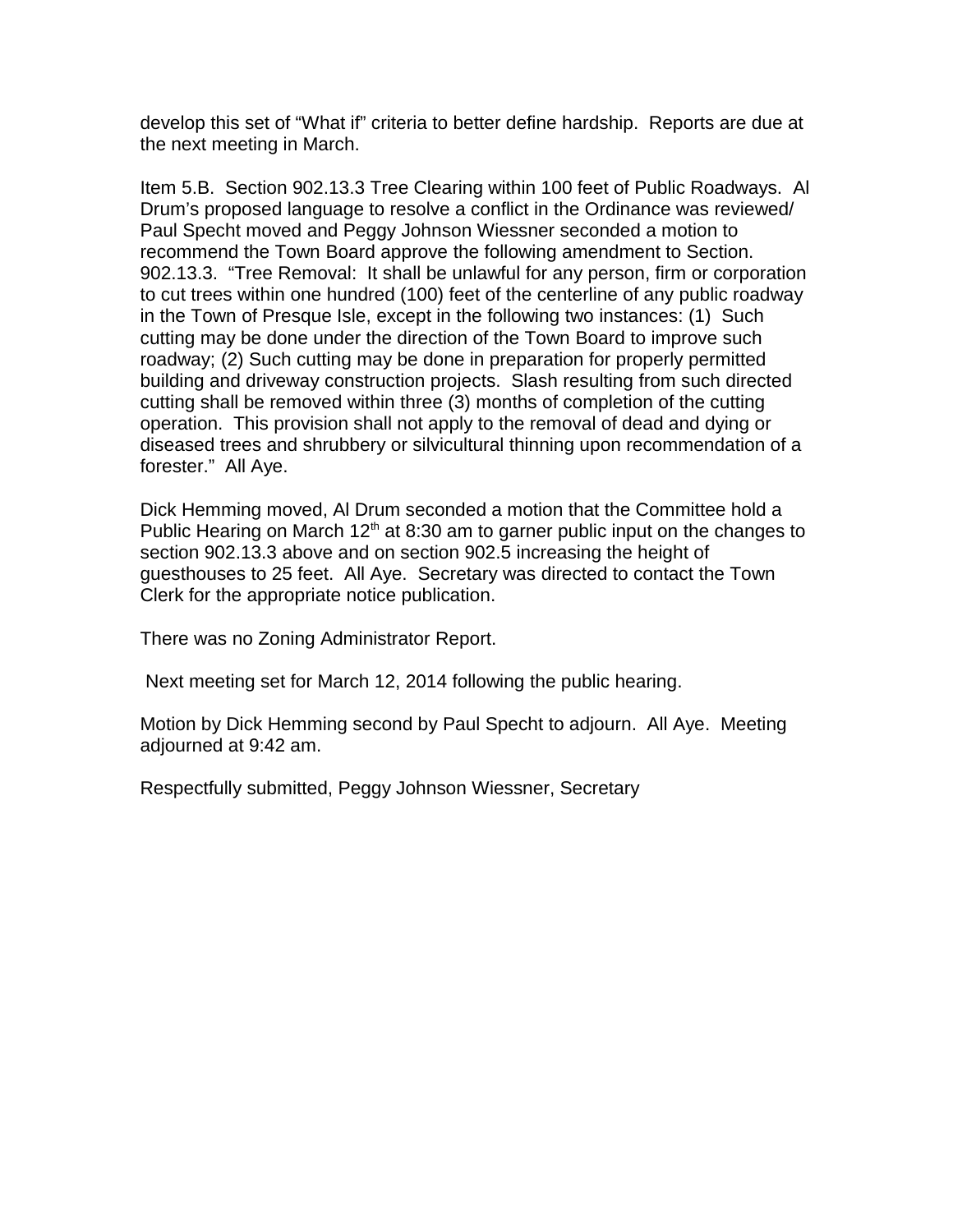### **TOWN OF PRESQUE ISLE** ZONING COMMITTEE & PLAN COMMISSION Minutes Thursday, March 13, 2014, 8:30 am

Members Present: Peggy Johnson Wiessner; Paul Specht; Al Drum. Absent: Dick Hemming. Others Present: Forrest Jukich.

The meeting was called to order at 8:45 am at the Presque Isle Community Library by Secretary, Peggy Johnson Wiessner. Paul Specht moved; Al Drum seconded a motion to approve the agenda. All Aye. Paul Specht moved; Al Drum seconded a motion to approve the minutes of the Feb. 10, 2014 meeting. All Aye.

Item 6.A. Carlin Lake Condominium Preliminary Plat. After reviewing the plat presented by Forrest Jukich, the Committee raised several questions regarding its adherence to both Vilas County and Presque Isle Condominium ordinances. The surveyor will be asked to attend the next zoning meeting and Committee members will study the State and county condo ordinances further. No action was taken on this item.

Item 5.A. Expansion of Structures near Town Roads & other setback issues. Al Drum & Paul Specht prepared their strategies for addressing this issue but Dick Hemming & Peggy Johnson Wiessner have not. Item tabled to next meeting.

The Public Hearing scheduled for March 12 had been cancelled due to a challenge regarding the sufficiency of the published notice. Al Drum also noted he had a discussion with Marshall Reckard concerning the proposed amendment to Section 902.13.3 – tree cutting within 100 feet of a public roadway. The Committee will discuss those concerns at its next meeting.

Al Drum also raised the possibility of framing a Presque Isle zoning ordinance to prohibit metallic mining in the township. Committee had a general discussion of local vs. county & state jurisdiction in this area.

There was no Zoning Administrator Report.

Next meeting set for April 14, 2014.

Motion by Paul Specht to adjourn, second by Al Drum. All Aye. Meeting adjourned at 9:55 am.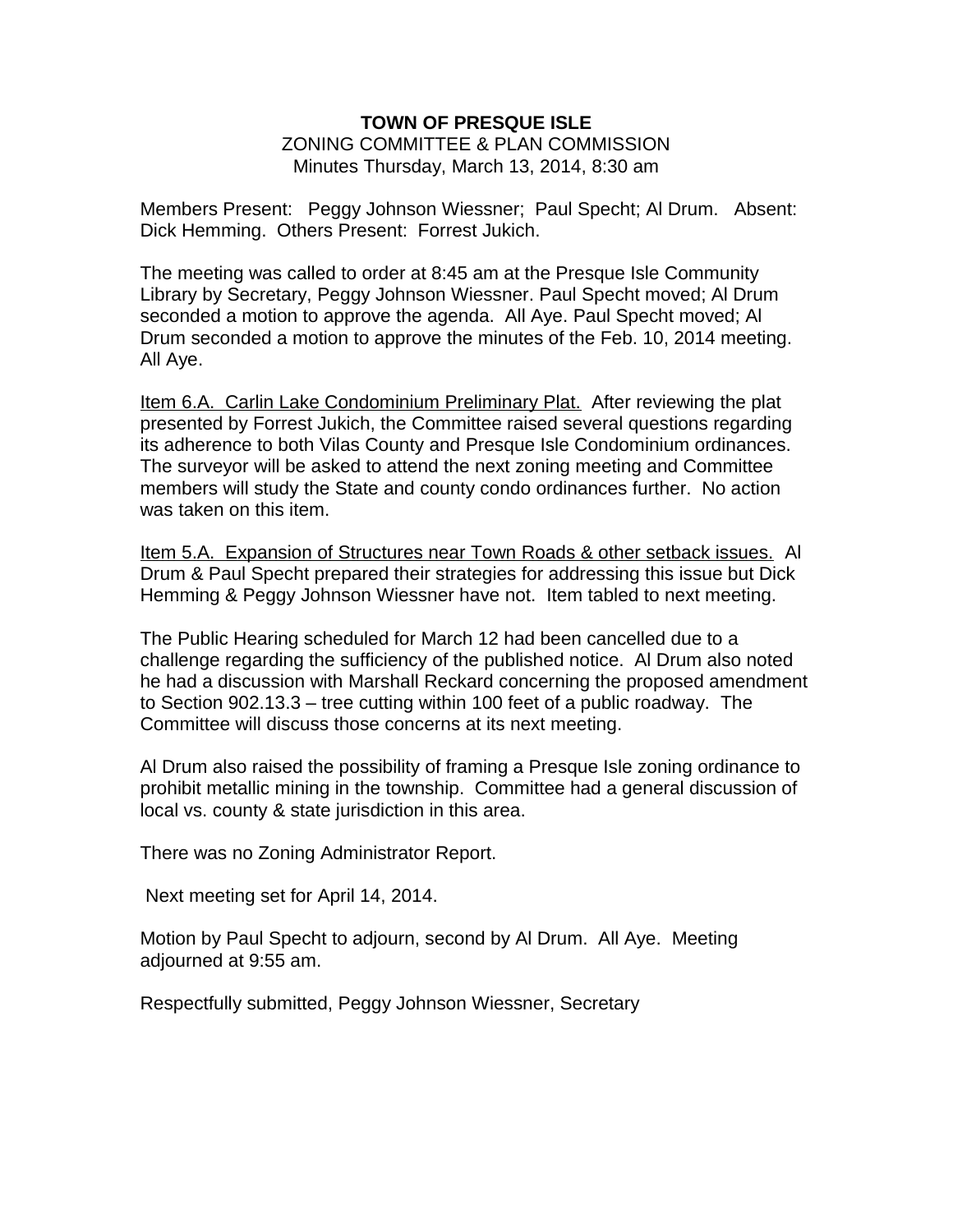### **TOWN OF PRESQUE ISLE** ZONING COMMITTEE & PLAN COMMISSION Minutes Thursday, April 17, 2014, 8:30 am

Members Present: Peggy Johnson Wiessner; Paul Specht; Al Drum. Chairperson Dick Hemming attended by telephone. Others Present: Forrest Jukich.

The meeting was called to order at 8:35 am at the Presque Isle Community Library by Chairman Hemming. Paul Specht noted the agenda was incorrectly dated. The agenda was amended to the correct date of April 17, 2014 and approved on motion by Al Drum, second by Paul Specht. All Aye. Al Drum moved; Paul Specht seconded a motion to approve the minutes of the March 13, 2014 meeting. All Aye.

There was no public comment.

Item 5.A. Expansion of Structures near Town Roads & other setback issues. Peggy Johnson Wiessner moved that this item be tabled until she and Dick Hemming have met to discuss their suggestions. Paul Specht seconded. All Aye.

Item 5.B. Carlin Lake condominium Plat. Forrest Jukich discussed those elements of the plat that violated Preswque Isle's present condominium ordinance namely the limited common elements which exceeded the size limitation and the fact that the secondary area for alternative septic systems had not been shown. Paul Specht moved and Al drum seconded a motion to approve the Zoning Administrator's rejection of this plat. Al Aye. Because the ordinance provides for an automatic approval if the Town Board does not reject a plat, Chairman Hemming will attend the next Town Board meeting and recommend that the Board deny approval.

Item 5.C. Tree Cutting Within 100 feet of a Roadway. The amended language proposed was questioned by Marshal Reckard, particularly with respect to the amount of tree cutting necessary for building construction. Paul Specht moved, Al Drum seconded a motion to table this item for further consideration. All Aye.

Item 5.D. Public Hearings Because only one proposed amendment (accessory building height) currently requires a Public Hearing, it was thought prudent to postpone any hearing until additional amendments could be added.

The Zoning Administrator presented his report. Permits have been issued for two new homes. Forrest also alerted the Committee to an issue concerning a 1.4 acre Crab Lake lot and the question of whether it was buildable. This will be placed on the agenda for the Committee's next meeting.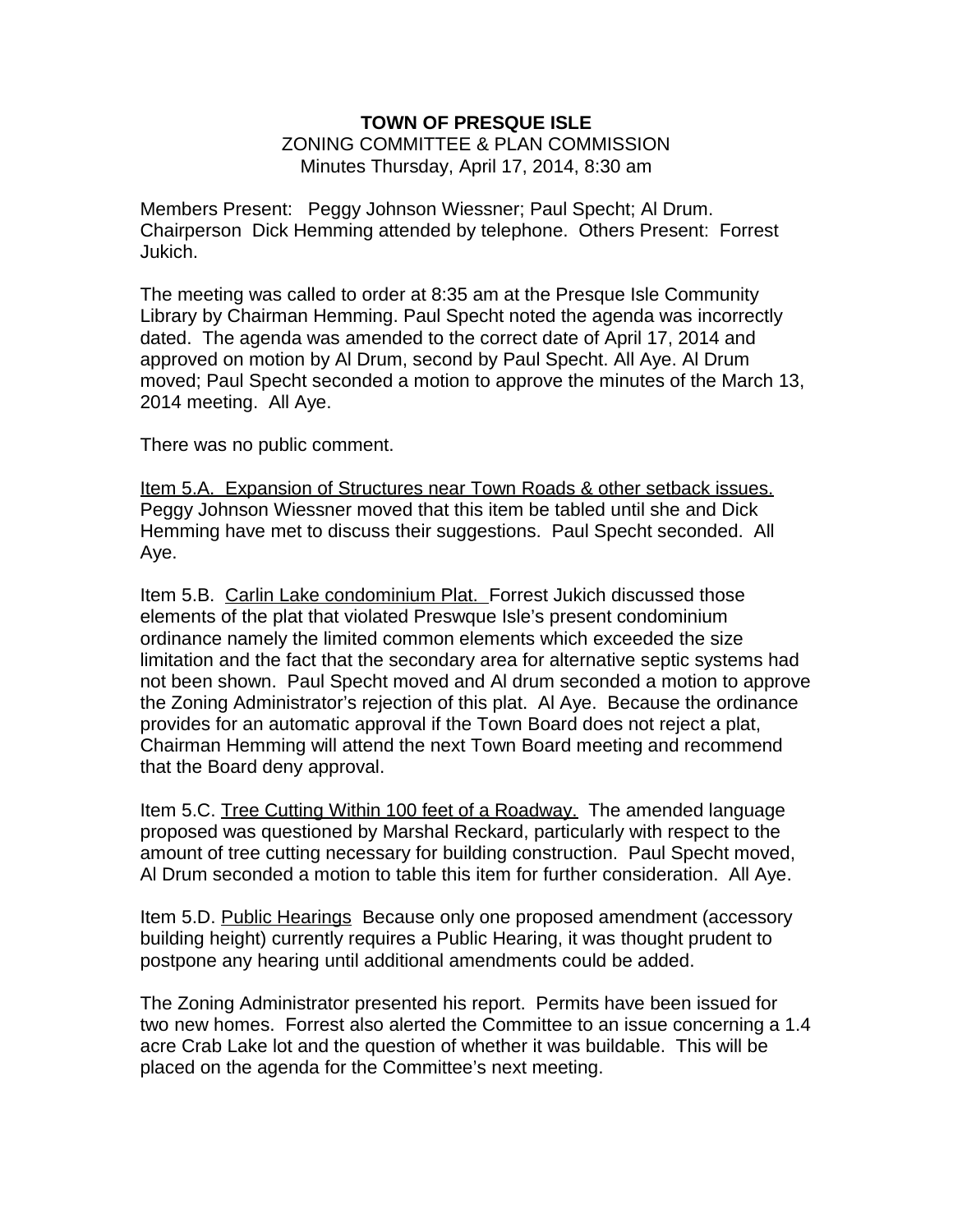Next meeting set for May 12, 2014. Paul Specht moved, Al Drum seconded a motion to adjourn. All Aye. Meeting adjourned at 9:00 am. Peggy Johnson Wiessner, Secretary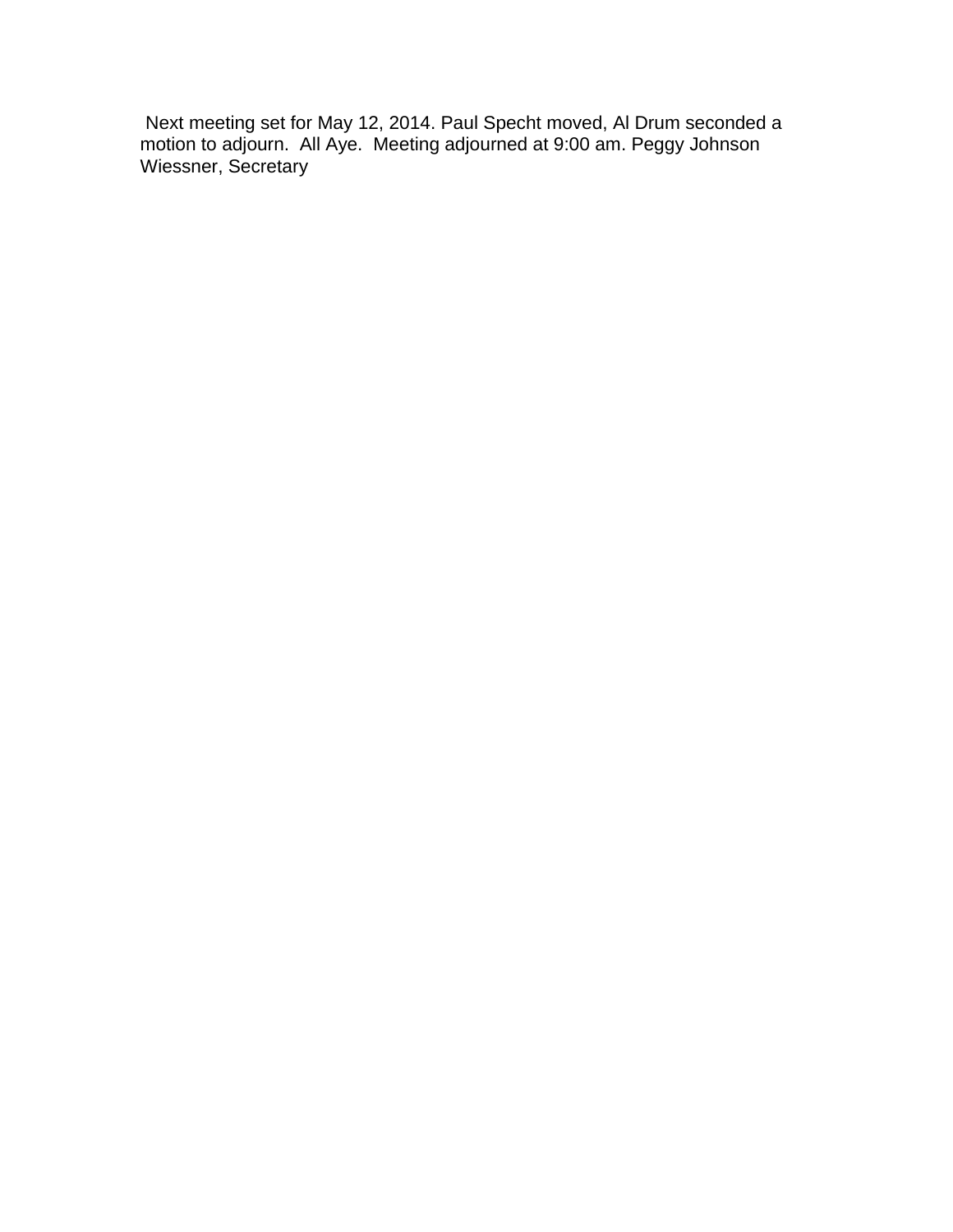### **TOWN OF PRESQUE ISLE** ZONING COMMITTEE & PLAN COMMISSION Minutes Thursday, May 12, 2014, 8:30 am

Members Present: Dick Hemming; Peggy Johnson Wiessner; Paul Specht; Al Drum. . Others Present: Jack Harrison.

The meeting was called to order at 8:30 am at the Presque Isle Community Building by Chairman Hemming. Paul Specht moved and Al Drum seconded a motion to approve the agenda. All Aye. Al Drum moved; Paul Specht seconded a motion to approve the minutes of the April 17, 2014 meeting. All Aye.

Pub: Jack Harrison noted that Chuck Hayes may be interested in joining the zoning committee.

Item 5.A. Expansion of Structures near Town Roads & other setback issues. Committee considered the suggestion made by Dick Hemming & Peggy Johnson Wiesser that the Town Board, by resolution, may grant a variance if it deems the variance is "in the public interest." Paul Specht noted objections to this procedure made by Otto Novak. Dick Hemming observed that all zoning should be considered in light of what is in the best interest of the town. Peggy Johnson Wiessner questioned the procedure regarding town board intervention. Is this in effect an appeal from a Board of Adjustment decision? Could Town Board action come before BOA hearing? Are there NR 115 considerations? This issue will be on the next agenda for a final recommendation.

Item 5.B. Carlin Lake condominium Plat. Chairman Hemming appeared at the last town board meeting to recommend that the town deny the plat so that automatic approval not be triggered by the time deadline. No vote was taken because this was not on the agenda. Therefore the next town board meeting will deny the plat formally even though it has been withdrawn for further revisions by the owners.

Item 5.C. Tree Cutting Within 100 feet of a Roadway Al Drum will revise his proposed language after checking with Vilas County and will present for final action at the next meeting

Item 5.D. Public Hearings A Public Hearing date was set for August 11, 2014. Committee will add at least one more item to the agenda for the public hearing.

Item 6.A. Crab Lake Lot The date a lot was created governs its zoning restrictions. This Government Lot has apparently never been subdivided. Final resolution of this item at the next Committee meeting.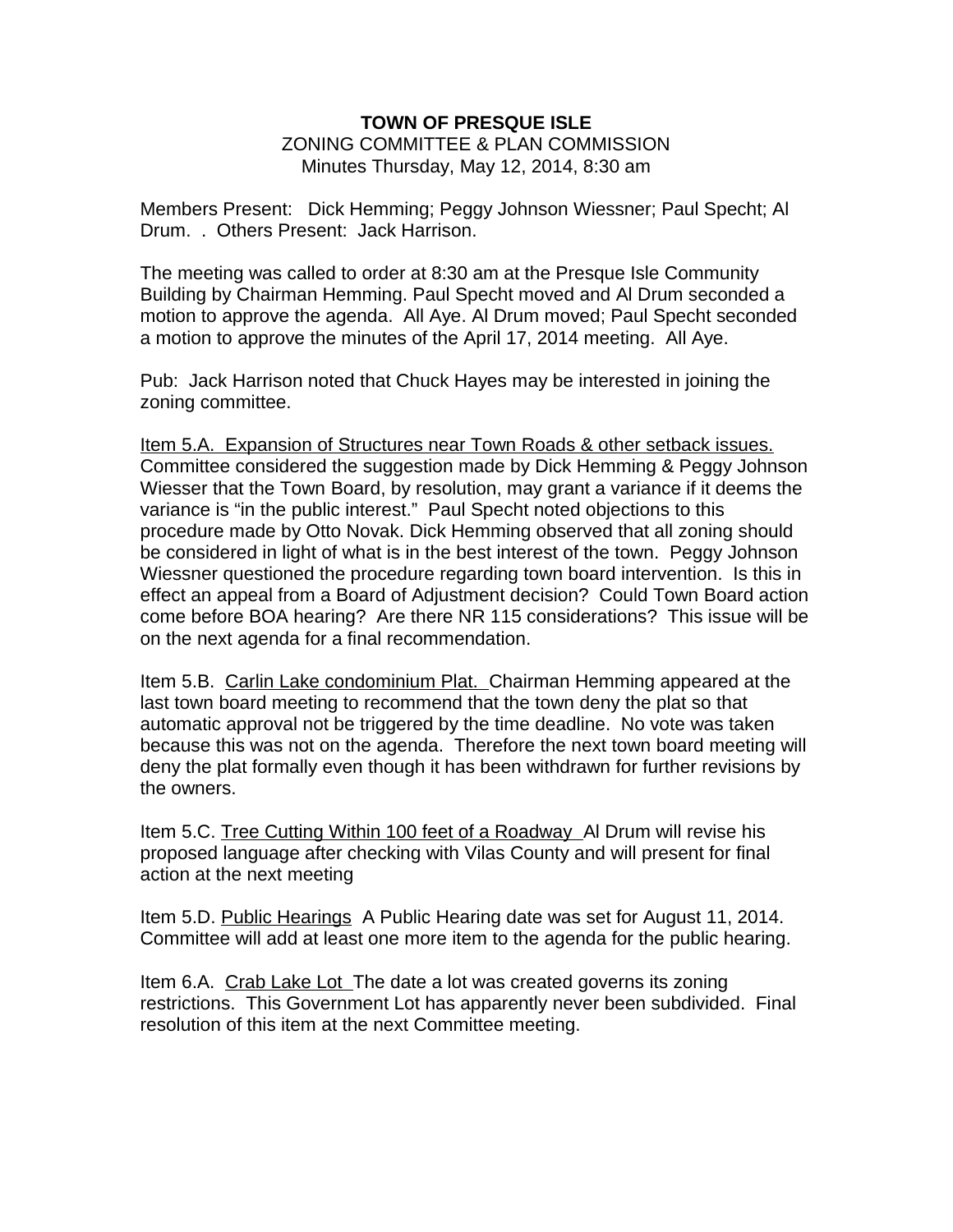Al Drum questioned whether our local ordinance ought not prohibit frack sand mining entirely and how that might be done. This item will be considered at the next meeting

Next meeting set for June 10, 2014.

Paul Specht moved, Al Drum seconded a motion to adjourn. All Aye.

Meeting adjourned at 9:42 am. On motion by Paul Specht, second by Al Drum. All Aye.

Peggy Johnson Wiessner, Secretary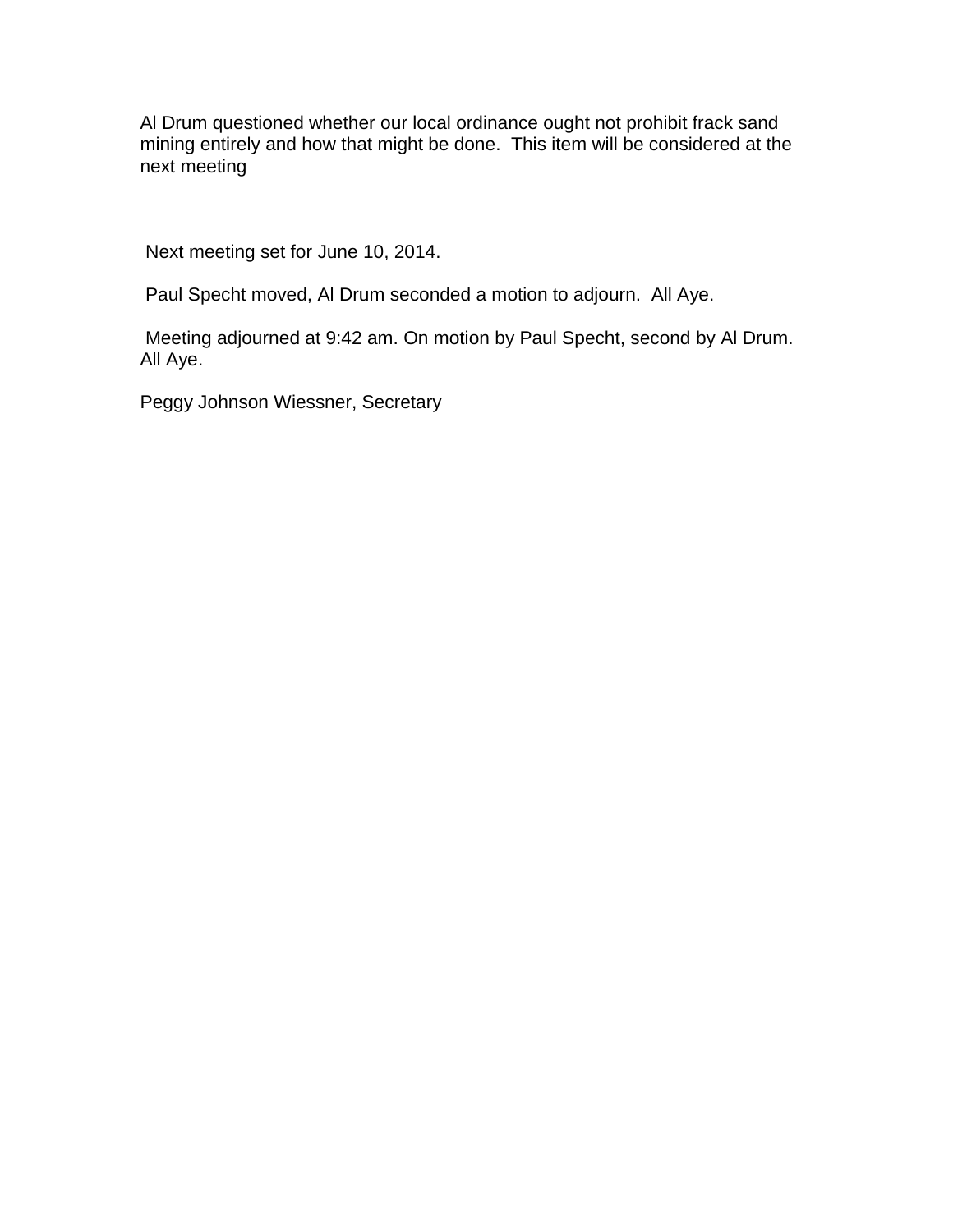ZONING COMMITTEE & PLAN COMMISSION Minutes Public Hearing Monday, August 11, 2014, 9:00 am

Members Present: Dick Hemming; Peggy Johnson Wiessner; Al Drum; Marshall Reckard. Absent: Paul Specht. Others Present: Jack Harrison.

The meeting was called to order at 9:00 am at the Presque Isle Community Building by Chairman Hemming. Marshall Reckard took a seat in the audience and requested to speak as a public citizen. Chairman Hemming read the published hearing notice and asked for input from anyone favoring the change to Sec. 902.5 concerning the height of guesthouses. There was no response.

Marshall Reckard objected to consideration of the guesthouse issue because the citation to Sec. 902.5 was incorrect. The sections that should have been specified in the notice were 902.13 and 902.8.4. Also the notice did not say that the full text of the changes was available from the town clerk. Sec. 902.8.4 must be re-drafted by the Committee.

Chairman Hemming asked again three times for more input on this issue. There was none. He then asked three times whether there was anyone wishing to speak in favor of, or against, amending Sec. 902.13.3. There was no response.

Marshall Reckard noted this item was not on the Committee's agenda for action following the Public Hearing.

Al Drum moved and Dick Hemming seconded a motion to close the Public Hearing, All Aye. Meeting closed at 9:20.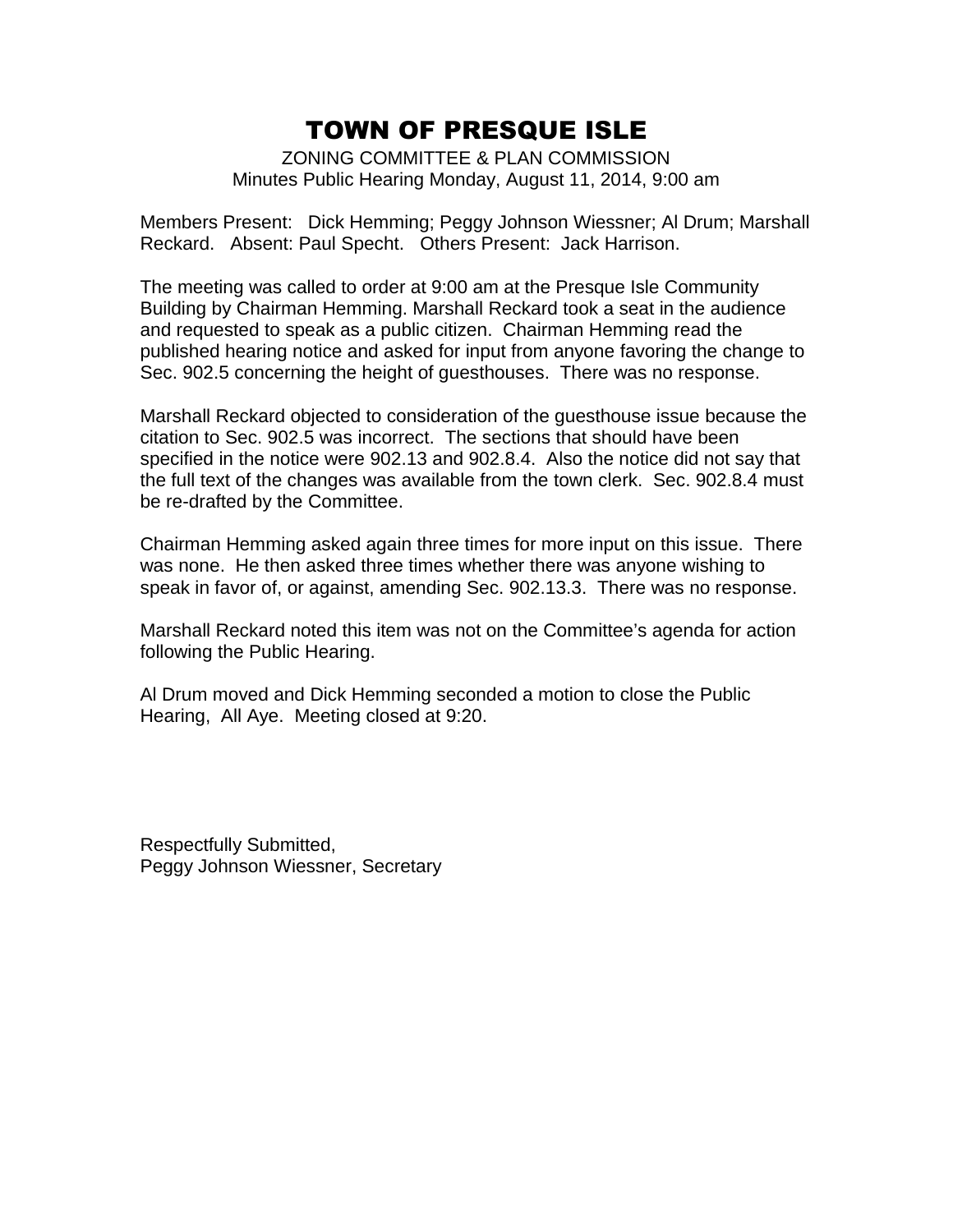ZONING COMMITTEE & PLAN COMMISSION Minutes Monday, September 8, 2014, 8:30 am

Members Present: Dick Hemming; Peggy Johnson Wiessner; Al Drum; Marshall Reckard. By Phone: Paul Specht. Others Present: Forrest Jukich; Jack Harrison.

The meeting was called to order at 8:30 am at the Presque Isle Community Building by Chairman Hemming. Paul Specht moved and Al Drum seconded a motion to approve the agenda. All Aye. Dick Hemming moved; Marshall Reckard seconded a motion to approve the minutes of the August 11, 2014 meeting. All Aye. Marshall Reckard moved the following amendment to the minutes of the Public Heading held August 11, 2014, adding a citation to Wisconsin Statutes Sec. 60.61.4 governing the procedure by which an amendment is made to a town ordinance. Marshall Reckard moved approval of the minutes of the Public Hearing, as amended, second by Al Drum. All Aye.

Item 5.B. Tree Removal Paul Specht moved, Al Drum Seconded a motion to recommend the following amendment to Sec. 902.13.3 to the town board – " Tree Removal: It shall be unlawful for any person, firm, or corporation to cut trees within one hundred (100) feet of the centerline of any public roadway in the Town of Presque Isle, except in the following two instances: (1) Such cutting may be done under the direction of the Town Board to improve such roadway: (2) Such cutting may be done in preparation for properly permitted building and driveway construction projects; in these instances, no trees shall be removed except to make room for the building foundation and driveway to allow minimal operating space for the construction crews and equipment, not to exceed thirty (30) feet around the building foundation and four (4) feet along each side of the driveway (See Sec. 906.3). Slash resulting from such directed cutting shall be removed within three (3) months of completion of the cutting operation. This provision shall not apply to the removal of dead and dying or diseased trees and shrubbery or silvi-cultural thinning upon recommendation of a forester.

Item 5.D. Guesthouse Height. Since the Public Hearing notice on this issue was deficient, another public hearing must be scheduled before proceeding further.

Item 5.E. Height Definition. Marshall Reckard proposed language to amend the definition of building height. After discussion the Committee declined to approve this change and decided the definition should remain the same since it is the same as Vilas County defines building height.

Item 5.A. Structures Near Town Roads – Sec. 901.9.8.3 Marshall Reckard proposed a new Section 902.8.4 to define as a hardship, the situation where a non-conforming structure is closer than 75 feet to the water and closer (or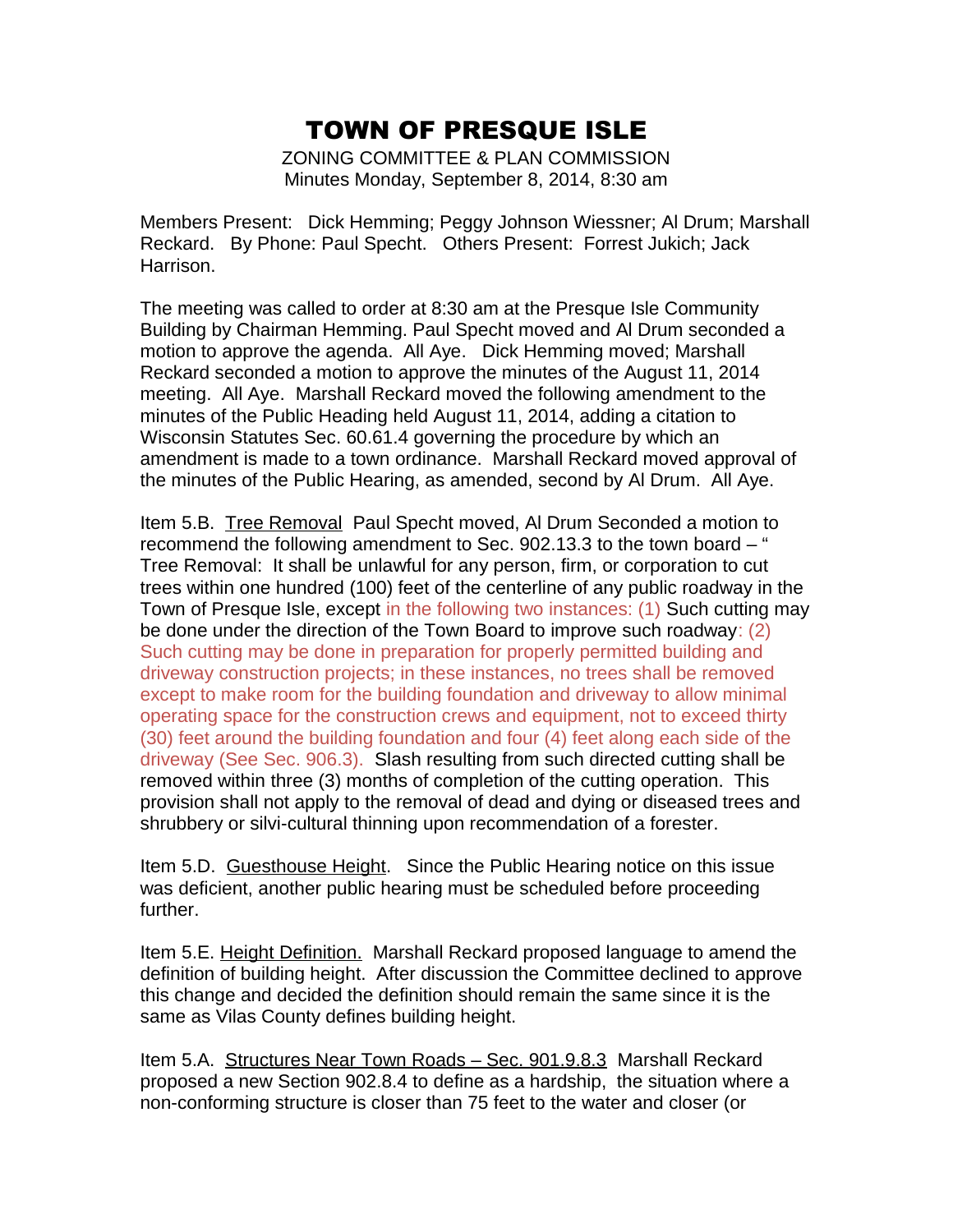proposed to be closer) than 63 feet from the centerline of a town road. Much discussion on rear lot setbacks & road setbacks. Forrest noted that the only reference he could find to rear lot lines was Sec. 902.1.3.4 relating to movable structures. This item & Marshall's language will be on the agenda for the next meeting.

Item 5.C. Transient Rentals in R-1 & R-5 Districts Discussion of the Permitted Uses Table and its role in defining where transient lodging is permitted and/or prohibited. If the grid is left blank does that mean the use is not permitted? Language proposed by Al Drum & Marshall Reckard amending 901.1 will be added to the agenda for the next meeting.

Item 5.F. NR115 No Action taken. The county has not taken action on this topic. Will keep on the agenda for the next meeting.

A date for another Public Hearing will not be set until several of the above issues are settled.

Committee was given the assignment to comb the ordinance for references to rear lot lines.

Peggy Johnson Wiessner noted a for sale sign on highway "P" offering a back lot with a lake access to Presque Isle Lake. Marshall Reckard said the property was parcel 22-219 that did not have a grandfathered access. Such an access cannot be created legally today.

There was no new business.

Zoning Administrators report – Forrest Jukich presented his report & noted he had a question regarding the committee's approval of the Carlin Lake condominium with less than 300 feet of frontage per unit. Conversion condominiums do not require minimum frontage.

October meeting will be held on September 29 at 8:30. November meeting is Nov. 11.

Motion to adjourn by Dick Hemming, second by Al Drum. All Ay.

Meeting adjourned at 9:54.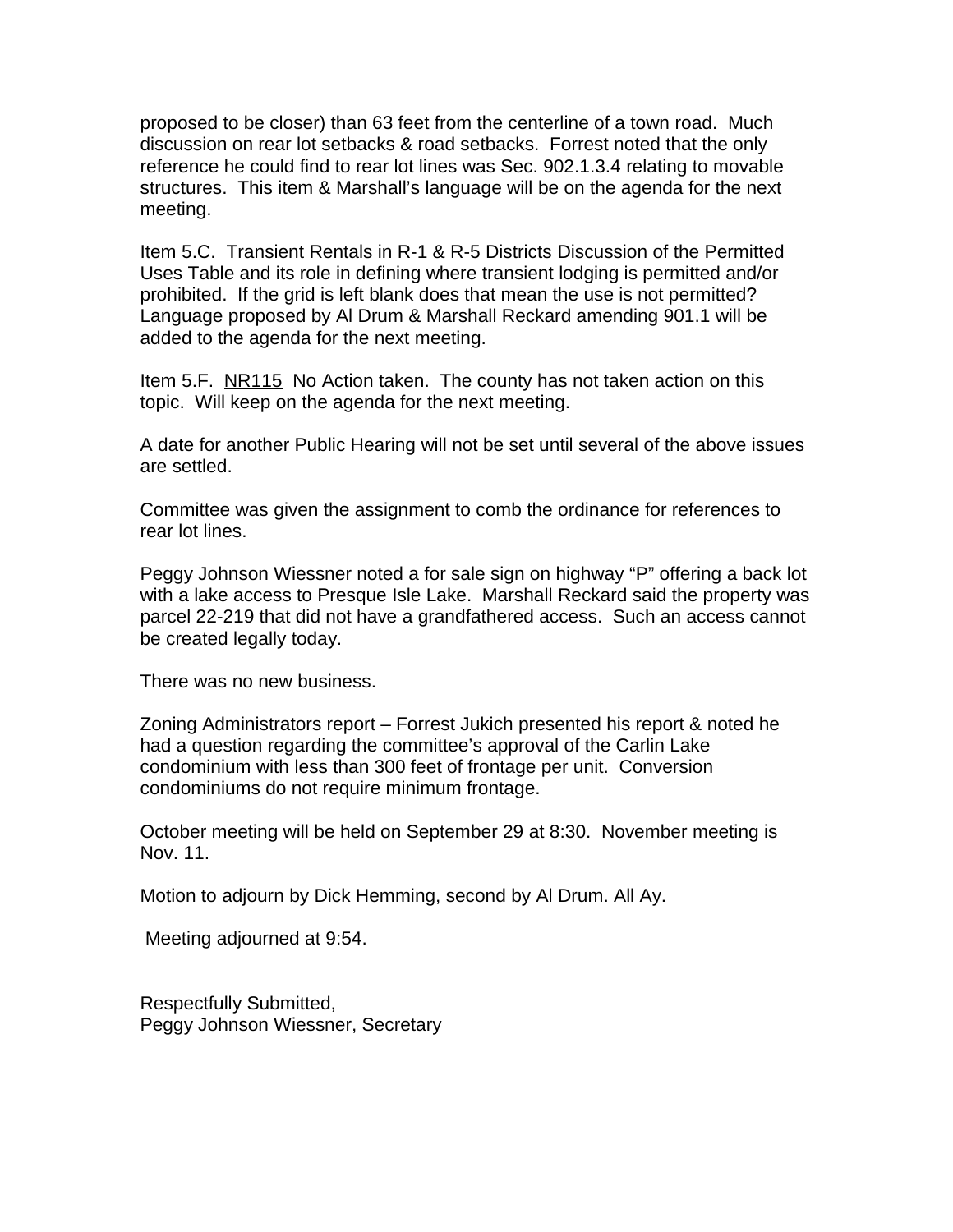ZONING COMMITTEE & PLAN COMMISSION Minutes Tuesday, Dec. 9, 2014, 8:30 am

Members Present: Dick Hemming; Peggy Johnson Wiessner; Marshall Reckard; Paul Specht. Al Drum out of town absent. Others Present: Forrest Jukich; Jack Harrison; David Konopacky; Bill Hueaman; Denis Wilm, Rich Januz by Skype.

The meeting was called to order at 8:30 am at the Presque Isle Community Building by Chairman Hemming. Marshall Reckard moved, Paul Specht seconded a motoion to approve the agenda. All Aye. Paul Specht move, Marshall Reckard seconded a motion to approve the minutes of the Sept. 29, 2014 meeting. All Aye

Item 6.A.2 Carlin Lake 2 lot subdivision. Rich Januz attended by Skype. Bill Hueaman, the other owner was present at the meeting. A preliminary plat creating an off-water lot on a parcel formerly approved as a two-unit condominium was presented. Zoning Administrator Forrest Jukich found the division met the PI Ordinance but hesitated to approve the survey because it was labeled a Condominium. Paul Specht moved, Peggy Johnson Wiessner seconded a motion to approve the preliminary survey subject to the removal of the label "Condominium." All Aye.

Item 6.A.3 Oxbow Point Condominium. Surveyor David Konopacky and owner Denis Wilm presented a survey of a preliminary three unit condominium on Oxbow Lake.

Konopacky advised the shape of Unit 3 would change on the final plat. That revised shape was drawn as a note on the preliminary. With the addition of the total acreage, required by Forrest Jukich, on motion by Marshall Reckard, second by Paul Specht, the preliminary plat was approved, all Aye.

Item 5.A.1. 902.8.3 Setbacks from public roads. Discussed amending this section to provide for a setback 30 feet from the right of way from public roads. Current ordinance requires a setback 63 feet from the centerline of public roads.

Item 5.A.2. 902.8.4 Guest house Height. Discussed setting the height of all guesthouses to a maximum of 25 feet to be uniform with Vilas County.

Item 5.A.3. 902.13.4 Moveable Structures Discussed changing section to 902.8.5 and adding stipulation they may be not be placed within 30 feet of the right of way of public roads.

Item 5.A.4. 902.10.2.2 Non-Conforming Structures\_Discussed adding new section specifying non-conforming structures within the shoreland district are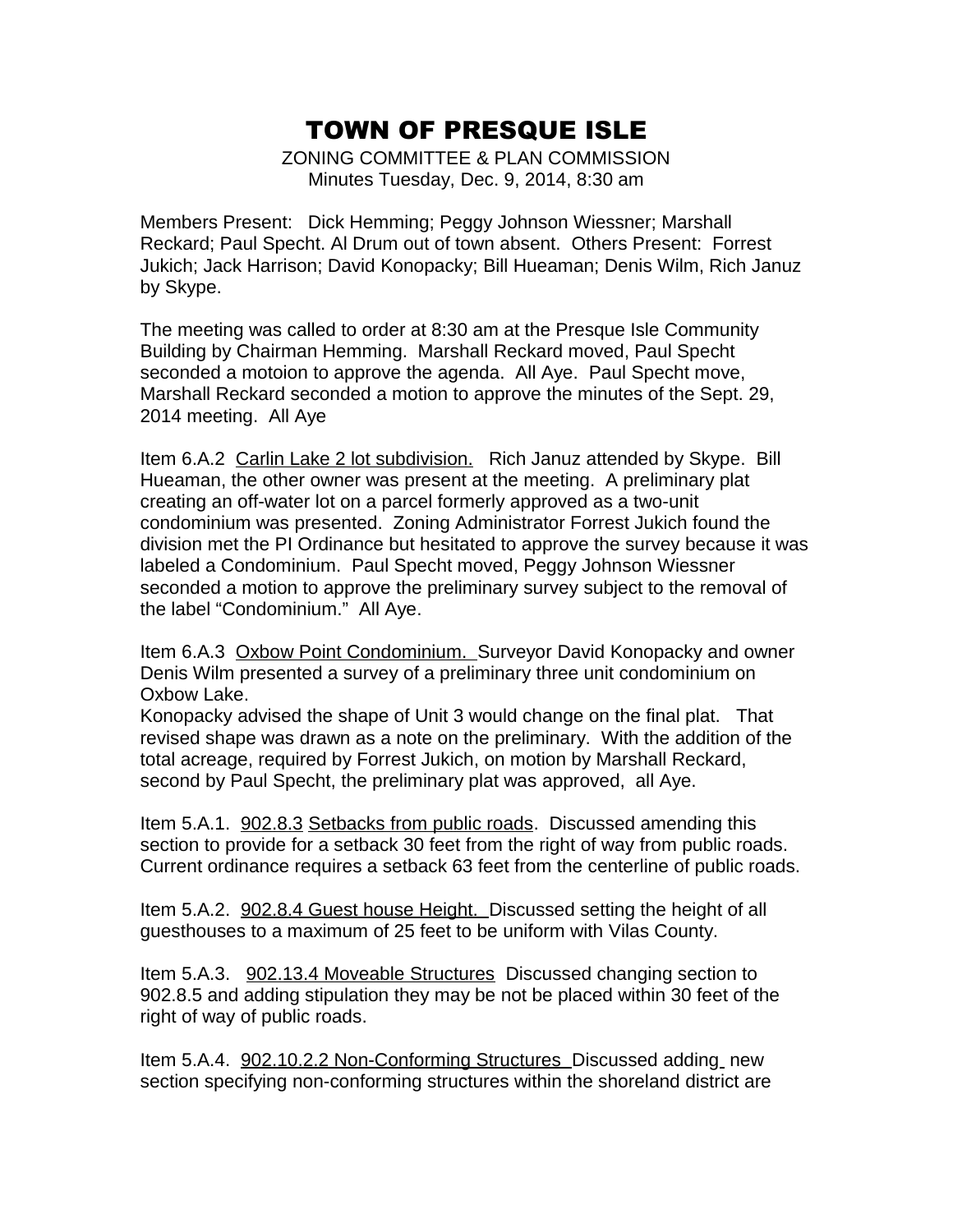governed by the Vilas County Shoreland Ordinance rather than the P.I. Zoning Ordinance.

Dick Hemming moved and Paul Specht seconded a motion accepting the changes to items 5.A.1 through 4 above. All Aye. The full text of those changes is attached hereto.

Marshall Reckard moved and Paul Specht seconded a motion to remove the Permitted & Conditional Uses table from the Presque Isle Zoning Ordinance. All Aye.

Item 6.A. Plan Commission – Marshall Reckard moved and Dick Hemming seconded a motion to set Feb. 9, 2015 as the date for a public hearing amending the Presque Isle Long Range plan removing Table 12-1 from the plan and setting the same date for a public hearing discussing several changes to the Presque Isle Zoning Ordinance. All Aye.

Paul Specht moved and Marshal Reckard seconded a motion to have a special meeting on December 16, 2014 at 8:30am to draft notices for the Feb. 9 public hearings and make general preparations for those meetings. All Aye.

Marshall Reckard noted that the issue of whether duplexes will be permitted within Presque Isle would require amending Section 902.4 and should be placed on the agenda for our next regular meeting.

Item 7. Forrest Jukich distributed his November Zoning Administrator's report. There were no special issues.

Item 8. The next regular Zoning Meeting was set for January 12, 2015 at 8:30am.

No Public Comment.

Motion to adjourn by Marshall Reckard, second by Paul Specht. All Aye.

Meeting adjourned at 10:09.